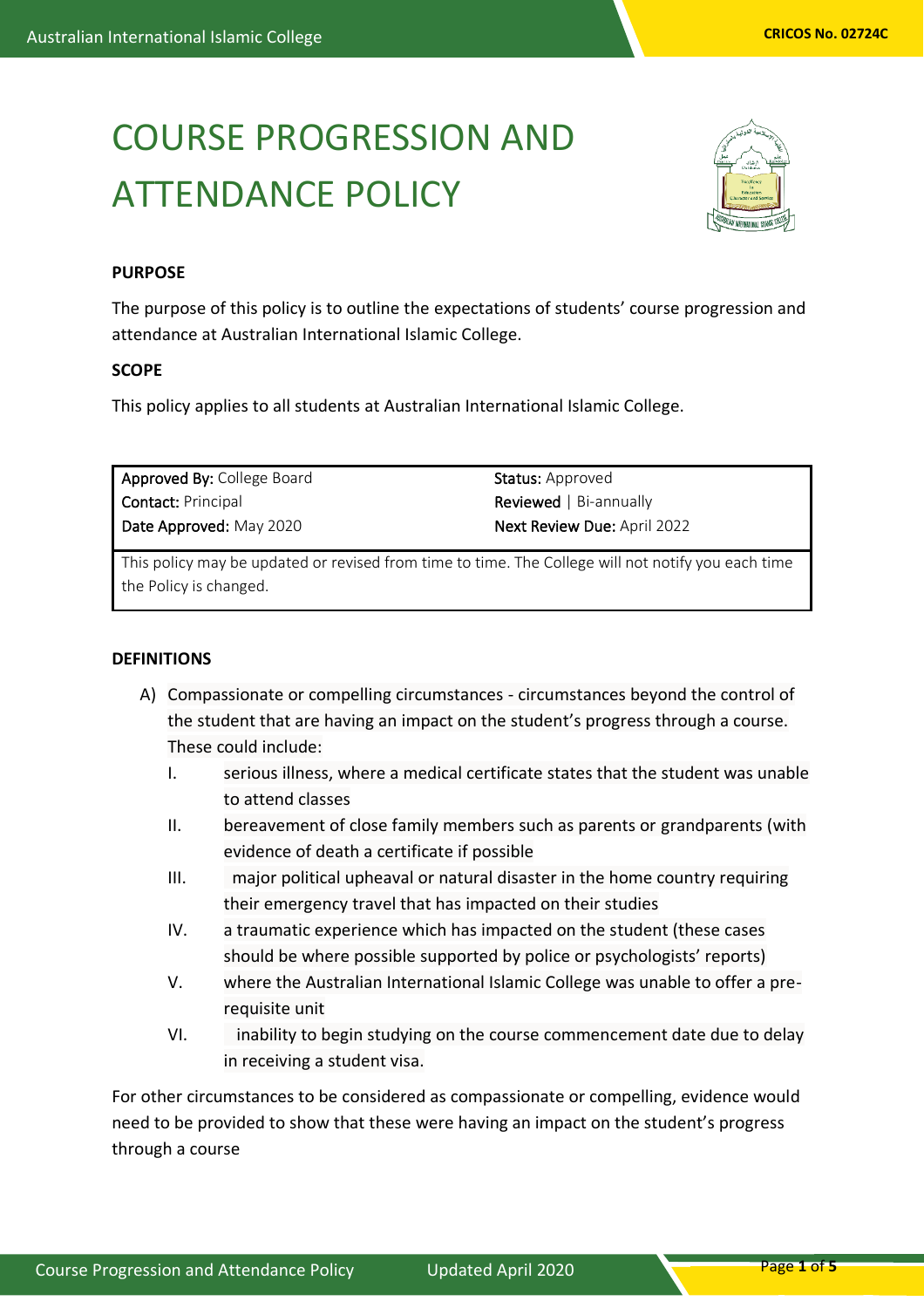- B) Expected duration– the length of time it takes to complete the course studying fulltime. This is the same as the registered course duration on CRICOS.
- C) Australian International Islamic College day any day for which the Australian International Islamic College has scheduled course contact hours.
- D) Study period a discrete period of study within a course which cannot exceed 24 weeks. Australian International Islamic College defines a "study period" for the purposes of monitoring course attendance and progress as a semester.

## **1. COURSE PROGRESS**

- A. The Australian International Islamic College will monitor, record and assess the course progress of each student for the course in which the student is currently enrolled.
- B. The course progress of all students will be assessed at the end of each study period (semester) of enrolment.
- C. Students who have begun part way through a semester will be assessed after one full study period.
- D. To demonstrate satisfactory course progress, students will need to achieve competency in at least 50% of units studied in any study period
- E. If a student does not achieve satisfactory course progress in a study period, the class teacher will formally contact the parent(s) to advise there will be a meeting with the student to develop an intervention strategy for academic improvement. This may include.
	- i. After hours tutorial support
	- ii. Subject tutorial support in class time
	- iii. Mentoring
	- iv. Additional ESL support
	- v. Counselling time management
	- vi. Counselling -academic skills
	- vii. Counselling personal
	- viii. other intervention strategies as deemed necessary
- F. A copy of the student's individual strategy and progress reports in achieving improvement will be forwarded to parents.
- G. The student's individual strategy for academic improvement will be monitored over the following study period by the Principal and records of student response to the strategy will be kept.
- H. If the student does not improve sufficiently academically and achieve satisfactory course progress by the end of the next study period, Australian International Islamic College will advise the student in writing of its intention to report the student for breach of visa condition 8202, and that he/she has 20 working days in which to access the Australian International Islamic College's internal complaints and appeals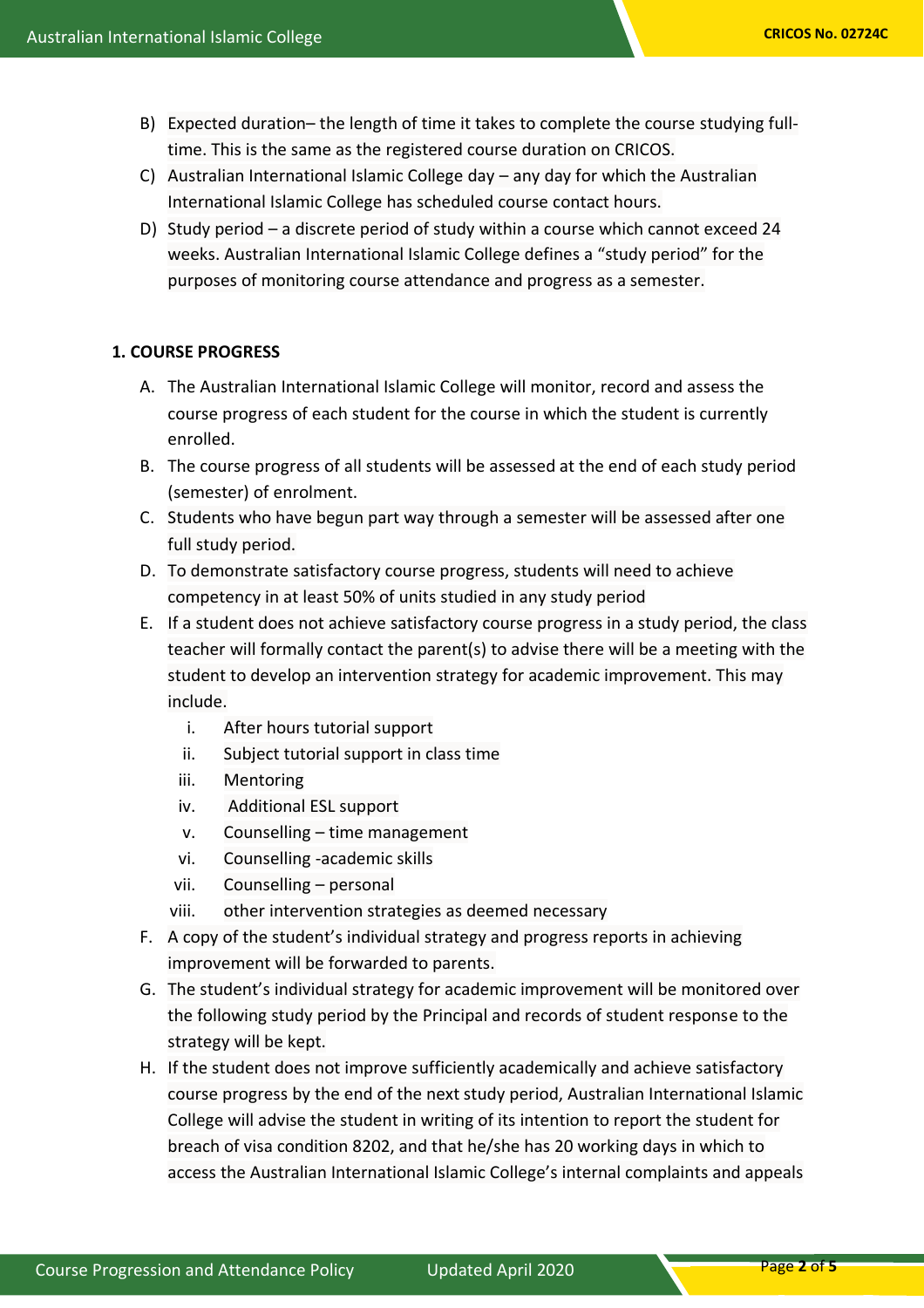process. Following the outcome of the internal process, if the student wishes to complain or lodge an external appeal about a decision made or action taken by Australian International Islamic College, he/she may contact the Overseas Student Ombudsman at no cost. This must be done within 21 days. Please see Australian International Islamic College's Complaints and Appeals Policy for further details.

- I. The Australian International Islamic College will notify the National ESOS Authority via PRISMS of the student not achieving satisfactory course progress as soon as practicable where:
	- i. the student does not access the complaints and appeals process within 20 days, or
	- ii. withdraws from the complaints and appeals process, or
	- iii. the complaints and appeals process results in favour of the Australian International Islamic College

#### **2. COMPLETION WITHIN EXPECTED DURATION OF STUDY**

- A. As noted in 1.a., the Australian International Islamic College will monitor, record and assess the course progress of each student for the course in which the student is currently enrolled.
- B. Part of the assessment of course progress at the end of each semester will include an assessment of whether the student's progress is such that they are expected to complete their course within the expected duration of the course.
- C. The Australian International Islamic College will only extend the duration of the student's study where it is clear the student will not be able to complete their course by the expected date because of:
	- i. compassionate or compelling circumstances (see Definitions below
	- ii. student participation in an intervention strategy as outlined in 1.e.
	- iii. an approved deferment or suspension of study has been granted in accordance with Australian International Islamic College's Deferment, Suspension and Cancellation Policy.
- D. Where the Australian International Islamic College decides to extend the duration of the student's study, the Australian International Islamic College will report this change via PRISMS within 14 days and/or issue a new COE if required.

#### **3. MONITORING COURSE ATTENDANCE**

- A. Satisfactory course attendance is attendance of 80% of scheduled course contact hours.
- B. Student attendance is:
	- i. checked and recorded daily
	- ii. assessed regularly
	- iii. recorded and calculated over each study period.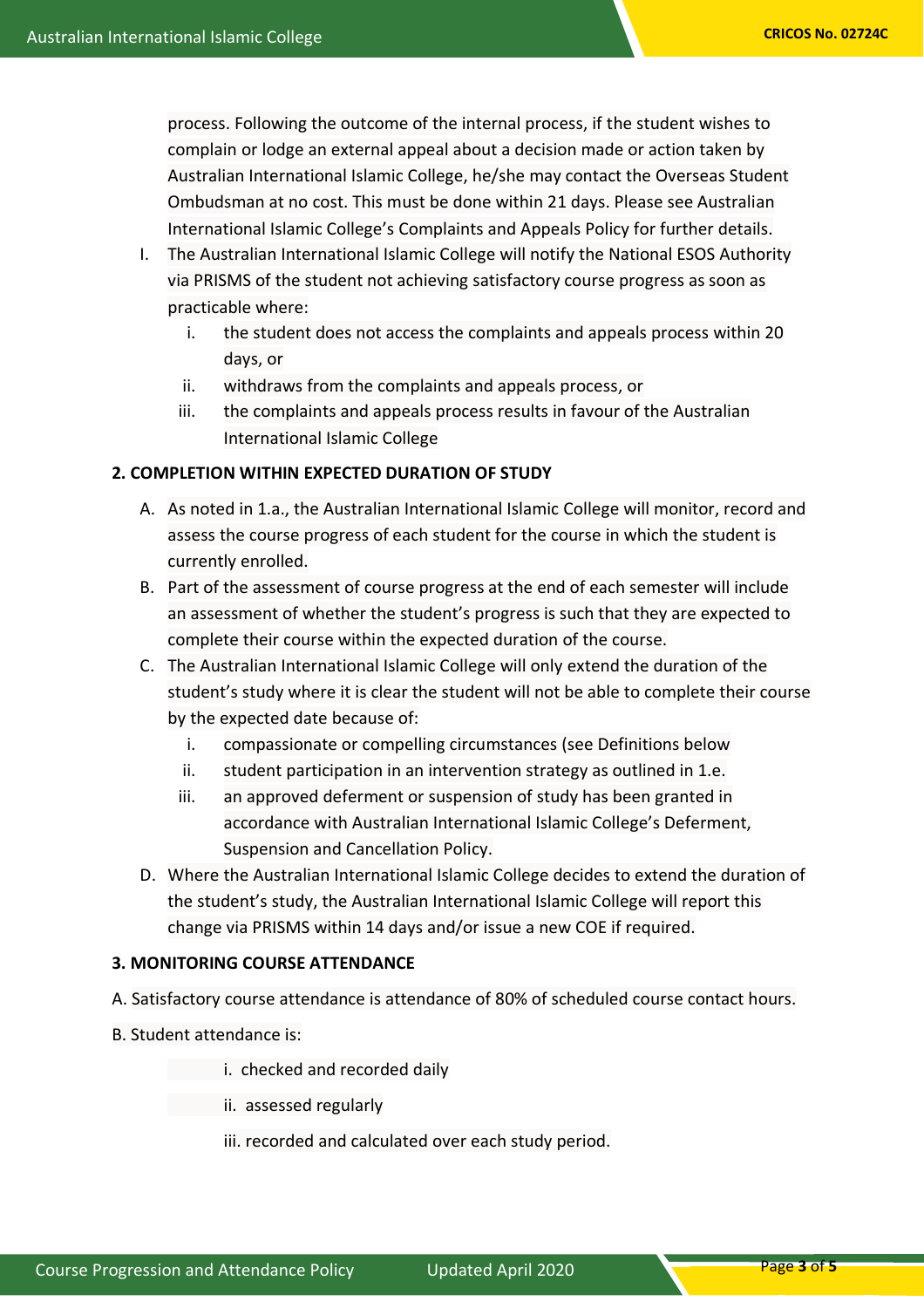C. All absences from Australian International Islamic College will be included in absentee calculations and should be accompanied by a medical certificate, an explanatory communication from the student's carer or evidence that leave has been approved by the Principal/Head of Australian International Islamic College.

D. Any absences longer than [5] consecutive days without approval will be investigated.

E. Student attendance will be monitored by the Principal every 4 weeks over a study period to assess student attendance using the following method:

> i. Calculating the number of hours the student would have to be absent to fall below the attendance threshold for a study period e.g. number of study days x contact hours x 20%.[For example, a 20 week study period with 5 contact hours a day would equal 500 contact hours. 20% of this is 100 hours.]

ii. Any period of exclusion from class will not be included in student attendance calculations. [See Australian International Islamic College Deferment, Suspension and Cancellation Policy points 5 and 6.]

F. Parents of students at risk of breaching Australian International Islamic College's attendance requirements will be contacted by email and students will be counselled and offered any necessary support when they have absences totaling 10 % any study period.

G. If the calculation at 3.f. indicates that the student has passed the attendance threshold for the study period, Australian International Islamic College will advise the student of its intention to report the student for breach of visa condition 8202, and that he/she has 20 working days in which to access the Australian International Islamic College's internal complaints and appeals process except in the circumstances outlined in 3.j.

H. The Australian International Islamic College will notify the National ESOS Authority via PRISMS of the student not achieving satisfactory course attendance as soon as practicable where:

> i. the student does not access the complaints and appeals process within 20 days

ii. withdraws from the complaints and appeals process

iii. the complaints and appeals process results in a decision for the Australian International Islamic College.

I. Students will not be reported for failing to meet the 80% attendance where:

- i. the student produces documentary evidence clearly demonstrating compassionate or compelling circumstances e.g., medical illness supported by a medical certificate or as per Definition, below, and
- ii. the student's attendance has not fallen below 70% for the study period.